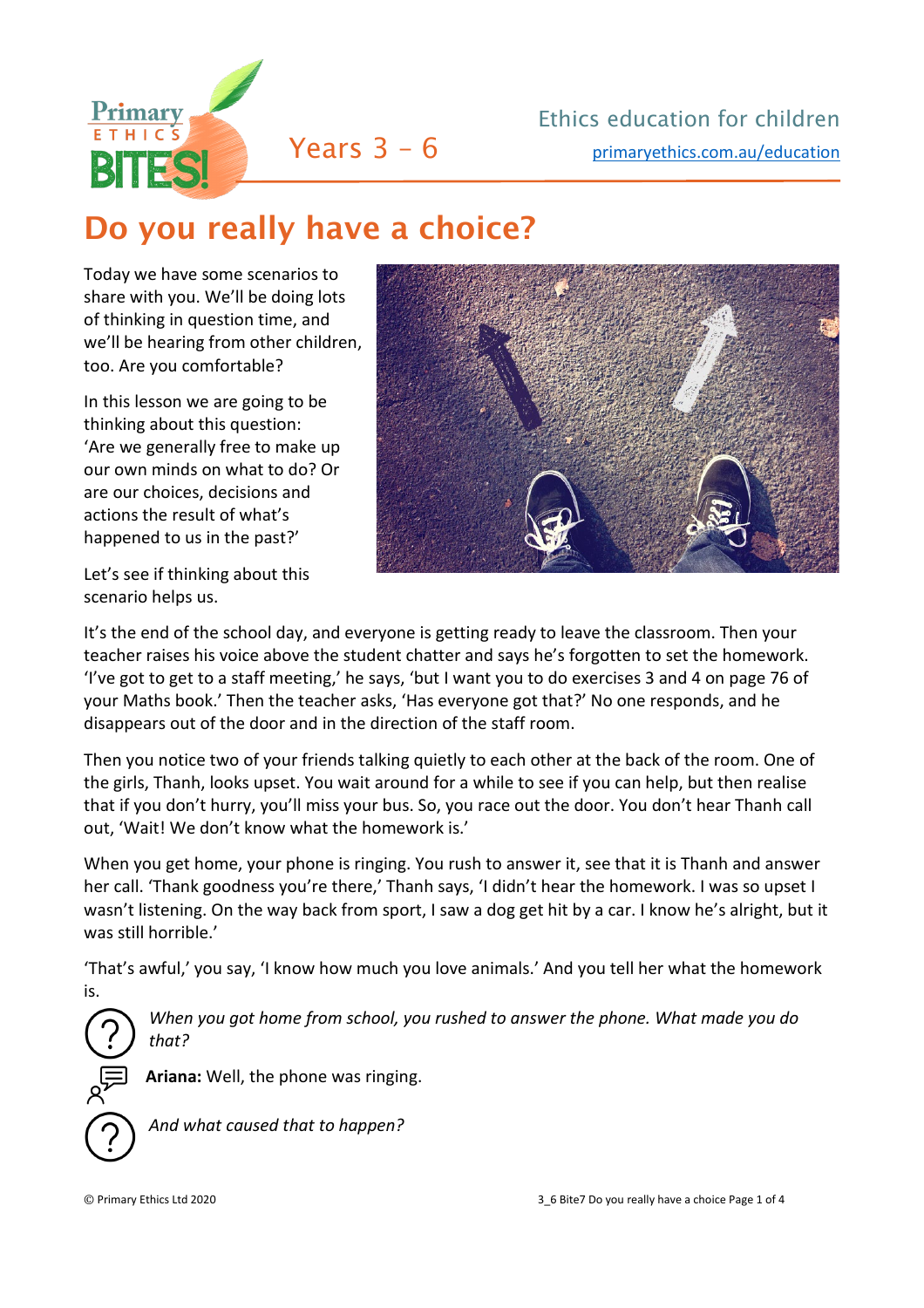Primary

 $\bigcirc$ 

**Ariana:** Thanh rang.

*And what caused that?*

**Ariana:** Thanh needed to ask what the homework was.

*And what caused that?*

**Edward:** Well, Thanh didn't hear what the teacher said about the homework.

*And what caused that?*

**Edward:** Thanh wasn't listening, because she was upset and talking to her friend.

*And what caused Thanh to be upset?*

**Louie:** She saw a dog get hit by a car – and she loves animals.

*Where might Thanh's love of animals come from?*

**Louie:** Well, she might have a dog, or another animal, and she loves it.

*So, answering the phone was caused by a chain of events. Each event caused the next. Would you say that all of our actions are caused by what's happened in the past? What do you think?*

*Often the causes involve more than just events like a dog being hit by a car. What about our attitudes?* 

*Did you answer the phone because you believe that you should answer the phone when it rings?* 

*Where did that attitude come from?*

Let's hear what some other children think.



**Ty:** Well I know I need to answer the phone because it could be important, like mum calling to tell me something.

**Ariana:** I can't not answer because I might miss something important.



*Okay, and what caused you to be concerned that you might miss something important?*



**Ariana:** Once I missed a phone call about choir practice being put off and when I turned up, I was the only one there. I was really mad.



*Okay, so attitudes are caused by things that have happened in the past. What about feelings? Are our feelings caused? Think about a time when you felt angry. Did you just feel angry for no reason?*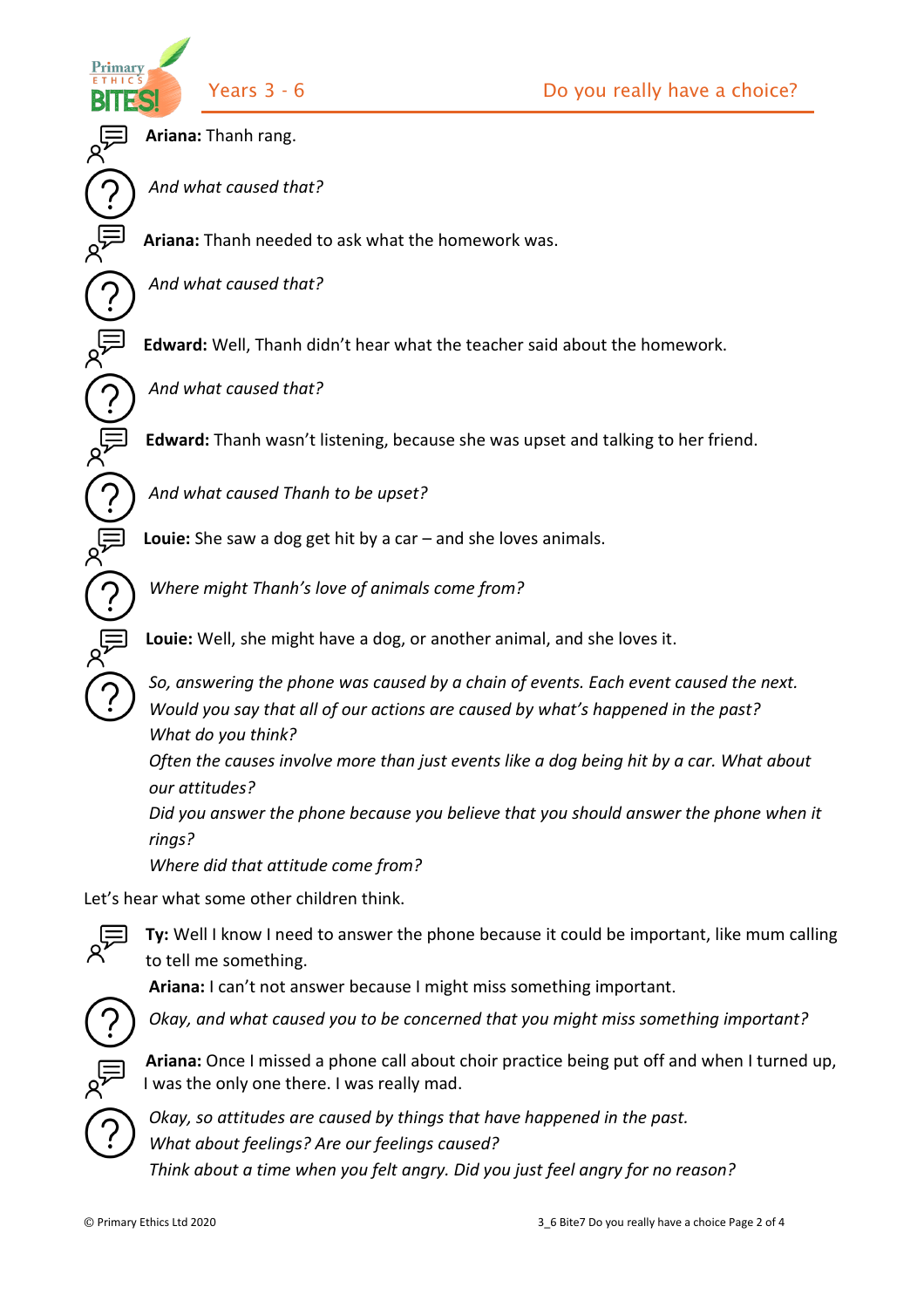Primary BITES

*Or did something happen to make you feel that way? If so, what was it? Can you remember a time when you felt really happy? Were you happy about something in particular? If so, what was it?*



**Mac:** I felt really happy when I beat my time in the pool yesterday. **Edward:** Sometimes I just seem to feel happy but there's not a particular reason. That's when my mum says it's just hormones or something.



*So, would you say that the hormones caused your feeling?*

**Edward:** Yes, I guess so. Or maybe I just saw or heard something – like a song - and that puts me in a good mood.



*Would you say that all your feelings are caused - sometimes by external or outside events, and sometimes by internal or inside events -like thinking or imagining or remembering or even hormones?*

*In fact, could we say that everything is caused, even if sometimes we can't identify the cause?* 

Let's think about this scenario.



*If you feel an aching pain in your ear, and if the pain goes on all night so that you can't sleep, do you think about going to see a doctor? What do you expect the doctor to do?*

**Mac:** I expect the doctor to ask me some questions and then check in my ear to see if it's infected or something.

*Suppose the doctor can't find any cause. Will the doctor assume that there is no cause?*

**Mac:** No. It's real, even if he can't find it. He'd probably want to do more tests.

*So, you think that there must've been a cause, even if we can't find it?*

*So, does that apply to everything?* 

*That everything that happens was caused by something? Even every belief you have, every attitude – something caused it – it could be what you've learned and experienced and from your own thinking?* 

*Perhaps it goes back to your background – your upbringing, to your birth - and back even further, your upbringing was caused by how your parents were raised, perhaps even back to the beginnings of the universe? Is that possible?*

*Getting back to the first scenario when Thanh rang you after school. Was your answering of the phone determined in advance, by many, many trillions of factors, including your beliefs, your thinking, and your experiences with family and friends, your background?*

Let's hear what other children are thinking.



**Ariana:** Aaaarrgghh! I'm having trouble thinking about this because, well, I'm not sure if I can agree that my answering the phone was determined in advance. I guess I want to think